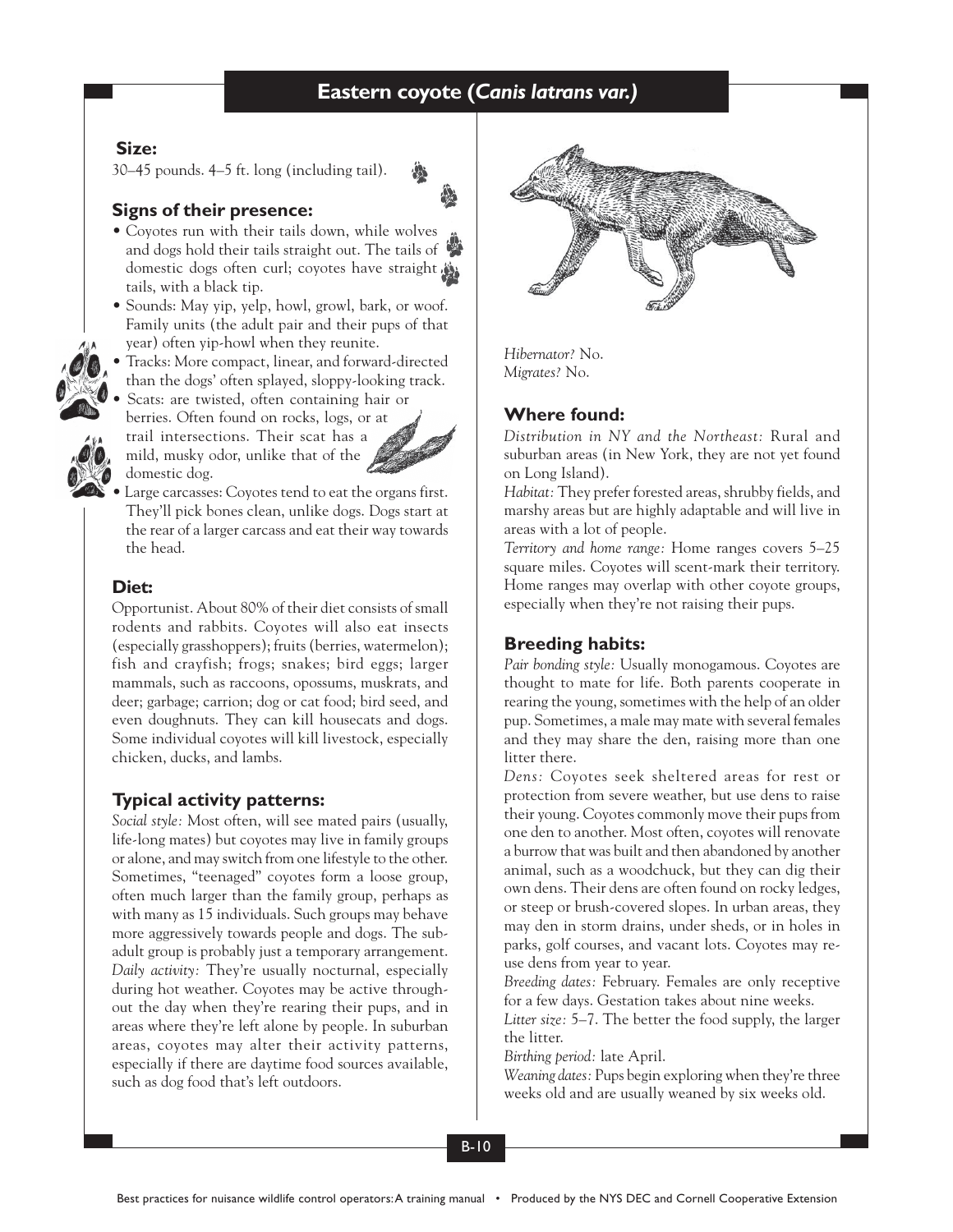*Amount of time young remain with parents beyond weaning date:* Pups are usually driven out of their parents' territory between September and March.

### **Common nuisance situations:**

*Time of year:* Peaks in late winter (Feb.–March) when the coyotes are establishing their territories, then again in early spring and summer, when they need more food to raise their pups. During the winter peak, coyotes aggressively defend the area around their den site. This is when they often come into conflict with dogs (March–April), who they view as a threat to their pups. This is especially true if the coyotes are trying to move into the dog's turf (a yard).

In the early spring and summer, coyotes seek easy prey to keep up with the food demands of their pups. "Easy prey" may include cats and dogs in suburban areas, and young livestock (lambs, chicks) in rural areas. There may also be complaints during the fall, as young coyotes try to establish their own territories, because that can be a noisy process. But they're fussing among themselves, and tend not to wrangle with dogs then.

*What are they doing?*

- Their yipping and howling may disturb some people.
- Their mere presence may frighten some people. Many people aren't used to seeing coyotes and may fear them.
- They can kill housecats or small dogs. Large and medium-sized dogs (over 35 pounds) are rarely physically threatened, because the coyote recognizes that it's outmatched. They'll usually work out the territorial dispute (loudly) without either being hurt. Small dogs are at risk. The coyote expects to be dominant and will discipline the dog until it offers the correct submissive behavior. If the dog doesn't submit easily, it could be badly injured or killed. Very small dogs and cats are seen as easy prey. Freeroaming pets should be brought inside to keep them safe from cars, pesticides, as well as predators.
- Some coyotes kill livestock (in New York, mostly free-ranging chickens and ducks, and sheep).
- They'll eat some vegetables and fruits, especially melons.
- Coyotes (and foxes) will chew holes in irrigation pipes in fields and orchards.
- Nationwide, a few people have been attacked. Most coyotes don't bother people. Some coyotes become bold and aggressive. If you see individuals showing these behaviors, take action. The potential does exist

for coyote attacks in New York. People and coyotes can usually coexist if the coyotes maintain their natural fear of people (more on this later).

- They may travel along an airport's runways, causing delays and hazards to aviation.
- Disease risks: Distemper, hepatitis, parvo virus, rabies, mange, and tularemia.

#### *De-bunking myths about coyotes:*

- Coyotes are often mistaken for "coydogs." A cross between a coyote and dog is possible but highly unlikely because of differences in their breeding habits. There are enough coyotes; they can easily find mates.
- A coyote that's active during the day is not necessarily rabid. Most likely, it's a healthy animal that's feeding more often than usual, because of the demands of their young.

### **Legal status in New York:**

Protected. Game species with set season. From ECL 11-0523:

" 6. Raccoons, coyotes or fox injuring private property may be taken by the owner, occupant or lessee thereof, or an employee or family member of such owner, occupant or lessee, at any time in any manner." From ECL 11-0521:

"1. The department may direct any environmental conservation officer, or issue a permit to any person, to take any wildlife at any time whenever it becomes a nuisance, destructive to public or private property or a threat to public health or welfare, provided, however, that where such wildlife is a bear, no such permit shall be issued except upon proof of damage to such property or threat to public health or safety presented to the department.…Wildlife so taken shall be disposed of as the department may direct."

### **Best practices**

*Remove artificial food sources (garbage, compost, pet food, pets):*

- If anyone is feeding the coyotes, persuade them to stop.
- "Coyote-proof" garbage cans or dumpsters with a tight-fitting lid. Secure garbage can with heavy-duty straps or bungee cords, or attach it to a post, or keep it out of reach in the garage (close garage doors at night), or place the can in a covered and secure bin.
- Enclose compost piles in a framed box using hardware cloth; in a sturdy container, such as a 55 gallon drum; in a commercial composter.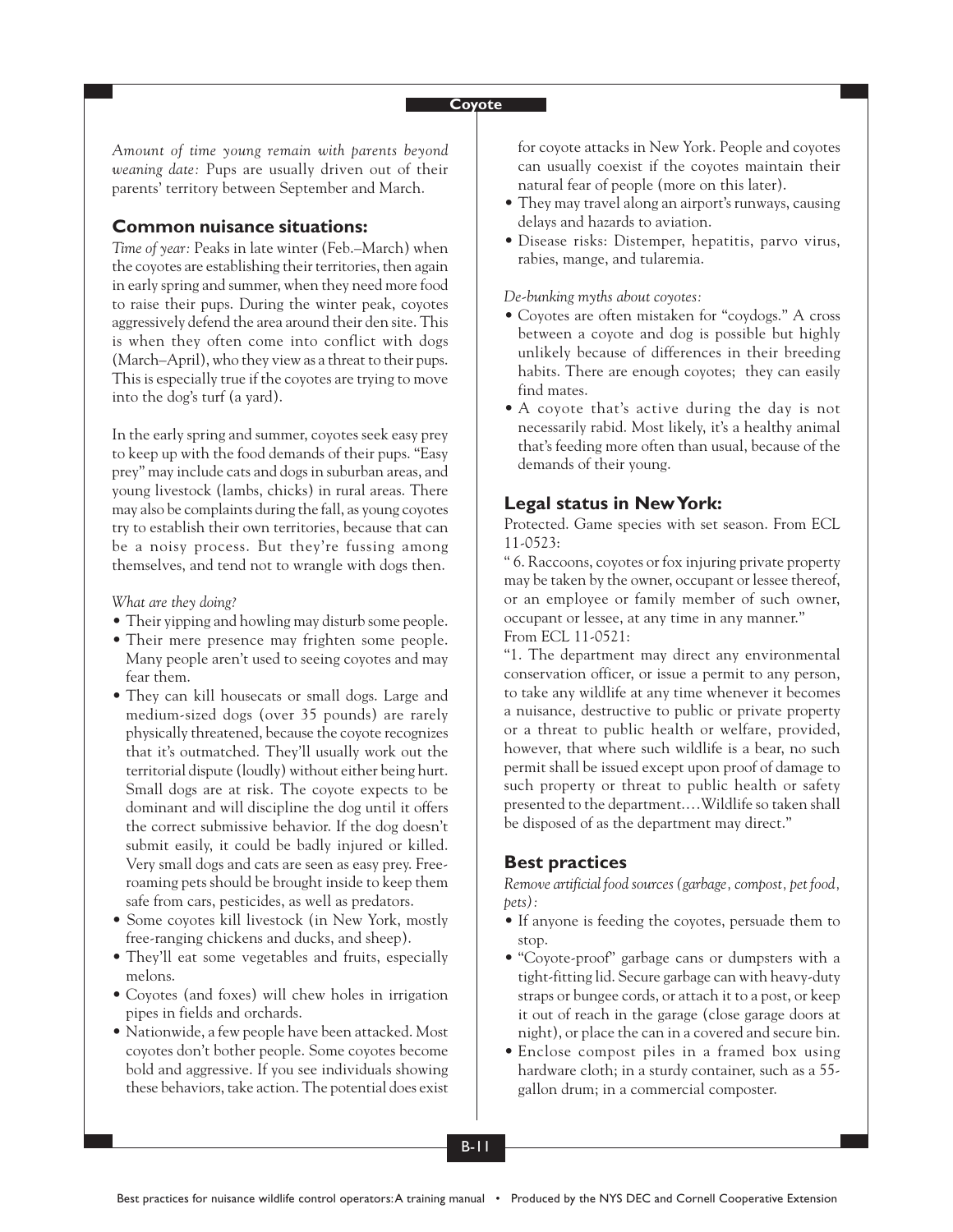- Feed pets indoors. Any food left outdoors should be removed at night. Bring pet food dishes inside, too.
- Keep the area around bird-feeders clean, because coyotes will eat spilled seed. They'll also eat animals that are attracted to the bird feeder, such as birds, mice, and squirrels, so in some cases, you may want to remove the feeder.
- Do not allow pets to roam freely.

*Protect children and pets and keep coyotes out of yards:* Some coyotes in suburbia have lost their fear of people. A coyote who does not fear people should be considered dangerous. The foods they find in residential areas (garbage, pet food, pets) are full of human odors, so these coyotes quickly learn to associate people with food. That's bad. Many people become frightened when they see coyotes, and run into their homes. That's even worse. To a coyote, that person has just behaved like prey (running triggers their attack response). In short, food smells like people and people behave like prey. Add to the mix people intentionally feeding coyotes, and the potential for a coyote attack becomes very real.

Certain changes in coyote behavior seem to indicate a growing risk that coyotes will become aggressive toward people (based on studies of coyote-human conflicts in California). The signs are shown in the order they usually happen.

- 1. During the night, coyotes kill more pets than they did before
- 2. During the night, coyotes are seen on streets and in yards more often than before
- 3. Coyotes are now seen in those areas during the day, especially early morning and late afternoon
- 4. During the day, coyotes chase or kill pets (previously, only a night-time activity)
- 5. During the day, coyotes kill pets that are on leash (previously, they only took free-roaming pets), or chase joggers and bikers
- 6. At midday, coyotes are seen near children's play areas

Coyotes are generally nocturnal, so increasing daytime activity is often a sign that those animals have become used to people. Such boldness should be taken seriously. The California study suggests that if the situation is addressed before pet attacks are common, further problems can probably be avoided.

What can you do?

- Act tough. Be very aggressive. Yell, make loud noises, wave your arms, spray the coyote with water from a hose, and throw sticks or stones near the coyote.
- Teach children that coyotes are not dogs and they are not pets. Watch coyotes from a distance.
- Small children are most vulnerable, so don't leave kids in the yard unattended.
- Don't let pets roam freely. And don't feed them outdoors!
- Keep the yard clean and well-mowed to remove cover for the coyotes (trim shrubs at ground level). Remove brush and junk piles that attract rabbits and other prey that might entice coyotes into the yard.
- Hunting and trapping helps to keep coyotes from losing their fear of people.
- Fences will help a great deal, but coyotes can climb over, burrow under, or squeeze through fences. So build them right and keep fences well-maintained.
- Construct net wire fences (using 4" mesh) that are 5 $\frac{1}{2}$  ft. high. To prevent coyotes from digging under the fence, either add barbed wire at ground level or bury the fence 6" deep and bend a foot-wide section outward into a "L" shape. To discourage coyotes from climbing over the fence, add an electric wire at the top or create an overhang of regular wires.
- Electric fences: a fence of thirteen strands of hightensile electric wire is proven to protect sheep from coyotes. Other designs using fewer wires may work in some areas.
- Combination net wire and electric wire fence: If there's an existing net wire fence, add an electric strand that's placed 6–8" above ground and 8-10" outside the fence, using an offset bracket. If the coyotes are climbing over the fence, add a top wire that's also outside the fence.
- Invisible fences may be an attractive solution for keeping pets within an area but they will not keep wildlife *out*. To protect pets from predators, switch to a traditional fence design.
- Ask neighbors to follow these same steps.

#### *Scare them away:*

In some cases, you may be able to successfully scare off coyotes and solve the problem. This is most likely to work when you have access to the coyotes' den. It's reasonably easy to harass a coyote (or fox) enough to convince them to move their pups. These ideas haven't been well-studied, but we believe they're worth trying.

• Act tough, as described previously.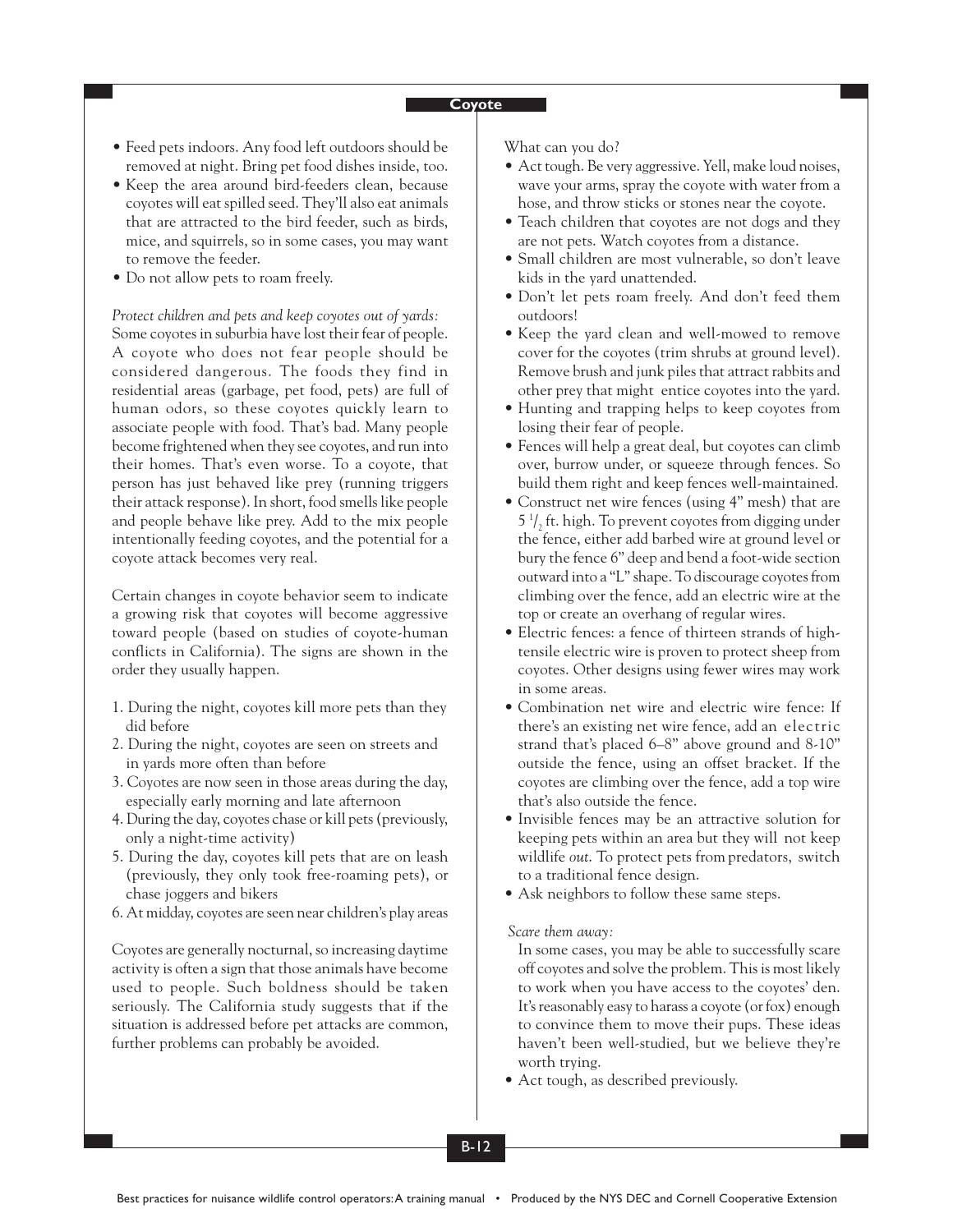- Use slingshots, an air rifle, or a shotgun loaded with rubber buckshot to frighten a coyote that's further away (30 ft). You don't have to hit it to scare it off, but if you can, that will more effectively train the coyote to stay away (this refers to the use of the less lethal projectiles mentioned above).
- Experiment with noisemakers, such as bangers and screamers.
- One scare device, the Critter Gitter®, combines a siren and flashing lights. It's triggered by a motion detector. The device switches patterns, so it should be effective longer than a scare device that doesn't vary.
- As with many scare tactics, some of the ideas above are labor-intensive. You might have to sit and wait a long time before the coyote shows up. (That may not concern some customers).
- In some situations, such as when the customer really doesn't want the coyote killed, you may be able to train the coyote to become wary of the capture location. Some biologists believe that if a coyote is trapped and released, it will avoid the area in which it was caught. If the customer's property is large enough, and you don't think the coyote will move on to trouble a neighbor, you may want to trap it and release it on site. This is a riskier technique because if it doesn't work, your job has just become much harder. Consider this a lastresort technique.

*Protect vulnerable livestock (poultry, sheep):*

- It is much easier to prevent a problem than it is to stop it once it starts.
- Close and tightly fasten the doors to poultry houses.
- Fence areas (see previuos section). Another fencing option is to create a temporary pen for confining livestock at night. Portable electric fences can be installed quickly and easily. They're usually made of thin electric wires running through polyethylene twine or ribbon, called "polywire" or "polytape."
- Herd livestock into pens and corrals at night, and during foggy or rainy days, when coyotes are more likely to hunt. Also, bring livestock into sheds or paddocks when they're ready to have young. If a particular pasture seems to be more enticing to predators, move the livestock into a less vulnerable area.
- Keep pastures open. Clear away brush and weeds that provide cover for the coyotes. Remove brush and junk piles that attract rabbits and other prey that might entice coyotes into the pasture.
- Sheep or goats kept near cattle are less likely to be preyed on by coyotes.
- Keep herds and flocks healthy. Coyotes often prey on smaller, weaker lambs and calves.
- If possible, change to a fall lambing and calving season. This doesn't coincide with the period when coyotes are raising their pups (late spring through September), which is when they are most likely to prey on young livestock.
- Concentrate the lambing and calving period (using synchronized or group breeding) to reduce the amount of time that young, vulnerable animals are present in the herd or flock.
- Well-trained guard dogs (usually of these breeds: Great Pyrenees, Komondor, Anatolian Shepherd, Akbash) and donkeys and llamas help prevent predation on sheep. This technique works even better if you keep the livestock and guard animals within proper fences.
- Add lights to corrals. Strobe lights may work best to discourage coyotes.
- Propane exploders and sirens may give temporary relief.
- The USDA's Denver Wildlife Research Center developed a device for protecting sheep in fenced pastures. The "Electronic Guard" combines a strobe light and siren. (Or try the Critter Gitter®, described in the scare tactics section).
- Parking a car or truck in a pasture may frighten away coyotes for a short time. If the coyotes are hunting during the day, put a dummy in the car.
- Remove and properly dispose of livestock carcasses. Do not allow coyotes to develop a taste for livestock, live or dead! Carrion will attract coyotes to an area.
- Contact your regional DEC Wildlife staff or USDA APHIS–Wildlife Services for more information.

### **Trapping strategies:**

The International Association of Fish and Wildlife Agencies has published *Best Management Practices for Trapping Coyotes in the Eastern United States* (see: www.furbearermgmt.org/03ecbmp.pdf)

- It takes experience and skill to trap coyotes effectively. Don't wing it! Get help before you start. Coyotes easily become trap-shy, so a botched trapping attempt will leave the customer with a worse problem. There are excellent courses, videos, and books that explain how to trap coyotes.
- Good trap locations: Look for coyote tracks and scat! Favorite spots include high hills; near isolated land features or isolated bales of hay (which they may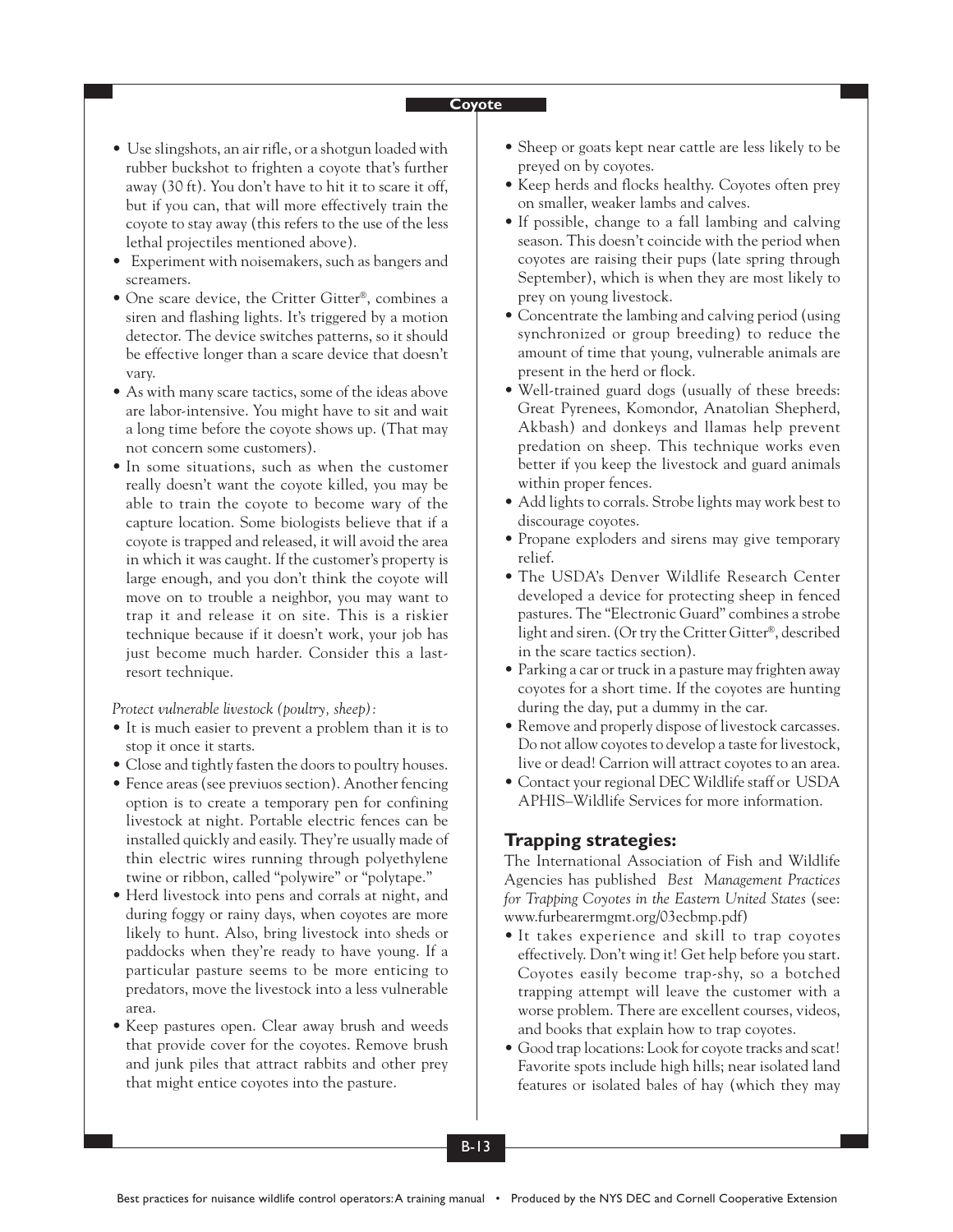use as scent posts); trail and stream crossings; fences; roads through pastures; deer trails; dry or shallow creek beds; near the border of fields, or tree groves, or pond dams; and near brush piles.

- Set traps to one side of the trail, not directly in the trail. Look for a place where coyotes would naturally stop, such as near a gate, on a hilltop, or where the cover changes.
- Place traps in an open, flat area, upwind of the path, to carry the scent of the bait (or lure, or both) across the coyote's normal trail. Bury the traps.
- In the fall and winter, a dirt-hole set may work best. Flat sets and urine post sets are generally more effective during the summer.
- The trap should be clean and not smell of people. Minimize human scent around the trap, too. Wear clean gloves and rubber footwear.
- Traps should be dyed and waxed, or cold-dipped in a commercial product.
- Coyote urine is a good lure for year-round use.
- Use baits and lures that have mild scents during the warmer months, because a strong-smelling bait or lure might prompt the coyote to roll on the trap. The trap might fire without capturing the coyote, who might become trap-shy as a result.
- Coyotes are powerful. Use strong, well-anchored, and well-balanced traps. But don't overpower your traps, because that could cause injuries.
- Options for anchoring traps: two stakes, inserted crosswise, and disposable earth anchors with aircraft cable. "In-line" shock springs on the anchors will help prevent the coyote from lunging and pulling out of the trap.
- Many trap manufacturers and suppliers now offer versions of traps with the modifications suggested below, or will modify their models upon request. Or you may choose to modify your own traps.
- Nuisance coyotes should not be relocated, especially if the problem concerned a threat to human safety. They might cause a problem in the new location. Once caught, the coyote is extremely likely to be trap-shy.

*Live traps that meet the BMP performance criteria:*

- $\neq$  1  $\frac{1}{2}$  padded coilspring trap: four-coiled.
- $\bullet$  # 1<sup>3</sup>/<sub>4</sub> coilspring trap: standard model; one with offset, laminated jaws; or one with wider, offset jaws.
- # 2 coilspring: standard model; or a 4-coiled model with offset, laminated jaws.
- # 3 coilspring: padded coilspring, 4 coils; or an offset double laminated coilspring, 4-coils.

*Lethal techniques:*

- Hunting coyotes with a pack of trained dogs (usually larger breeds, such as greyhounds and some of the larger fox hounds). This is a more specialized and costly technique.
- Shooting, with a shotgun or accurate rifle, depending on conditions. May use light at night. The shooter(s) will need effective cover (camouflage, blinds) and must stay as still and quiet as possible. Two approaches: 1. If the coyote's keeping to a regular schedule, sit and wait. (If it's not, you could wait and wait …) 2. Attract the coyote within shooting range using a predator call (howls or distress calls). Call when you're downwind of the coyote.

• Howls, barks, and yips: you can try to mimic these sounds yourself, but they're harder to master than distress calls. There are recordings and commercial mouth-blown devices that will do the trick. Once you know what they mean, you may be able to use these sounds (perhaps in combination with a distress call) to locate the coyote or its den, or to draw a coyote into shooting range.

• Distress calls (usually of prey, but some people use distress calls of competing predators or coyote pups): Most people use recordings or commercial mouth-blown devices. Coyotes respond because they hear an injured animal. They're coming in to eat it (coyotes are nearly always hungry).

### **Preferred killing methods:**

- Shooting, using a shotgun with BB-sized shot or larger, or a .22 caliber rifle, or a center fire rifle (target the head, if no rabies testing is required, or the heart/ lungs)
- Lethal injection of barbiturate, if possible

### **Acceptable killing methods:**

- Stunning and CO<sub>2</sub> chamber (you can probably fit a coyote into a cooler-sized chamber. The animal must be restrained or unconscious.)
- Stunning and shooting
- Stunning and exsanguination (take care to reduce your exposure to body fluids)

## **Control strategies that don't work particularly well, or aren't legal in New York:**

• Bells placed on sheep, and radios blaring in pastures, don't work that well.